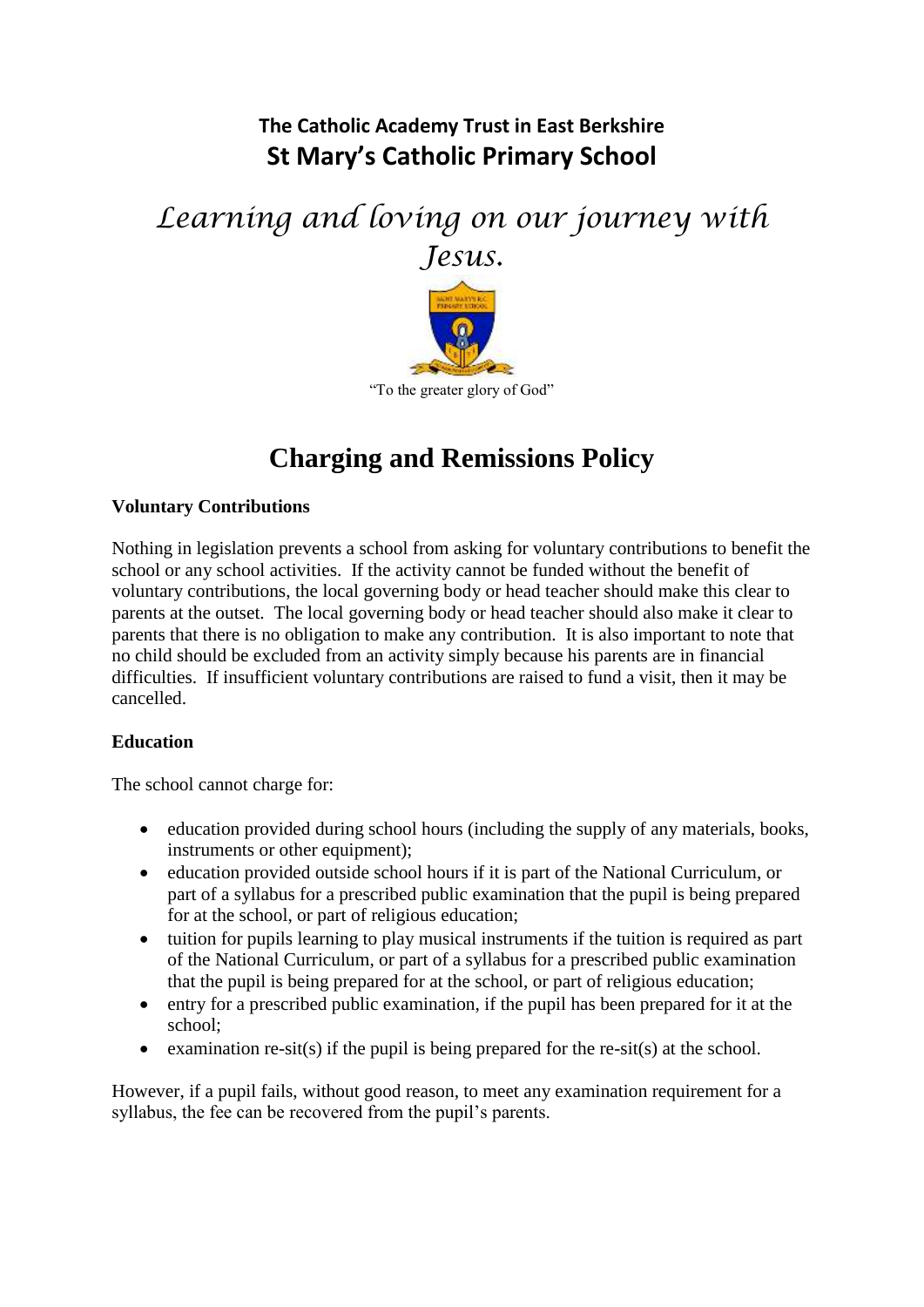The school can charge for:

- any materials, books, instruments, or equipment, where the child's parent wishes him to own them;
- Optional Extras.
- Music Tuition, in limited circumstances.

#### **Residential Visits**

The school cannot charge for:

- education provided on any visit that takes place during school hours;
- education provided on any visit that takes place outside school hours if it is part of the National Curriculum, or part of a syllabus for a prescribed public examination that the pupil is being prepared for at the school, or part of religious education;
- Supply teachers to cover for those teachers who are absent from school accompanying pupils on a residential trip.

A charge can be made for:

• board and lodging, but the charge must not exceed the actual cost.

When a school informs parents about a forthcoming visit, they should make it clear that parents who can prove they are in receipt of the following benefits will be exempt from paying the cost of board and lodging:

- Income Support (IS);
- Income-based Jobseekers Allowance (IBJSA);
- Support under part VI of the Immigration and Asylum Act 1999;
- Child Tax Credit, provided that Working Tax Credit is not also received and the family's income does not exceed the threshold set by the Treasury in April each year (£16090 in April 11);
- Guaranteed element of State Pension Credit;
- Income-related Employment and Support Allowance (ESA).

If a parent/carer is unwilling or unable to pay, their child must still be given an equal chance to go on the visit. Schools may consider making financial contributions in these cases from the money they hold from voluntary contributions. Schools should make it clear to parents at the outset and in their prospectus and in other relevant documents what their policy for allocating places on school trips will be along with their policy on voluntary contribution.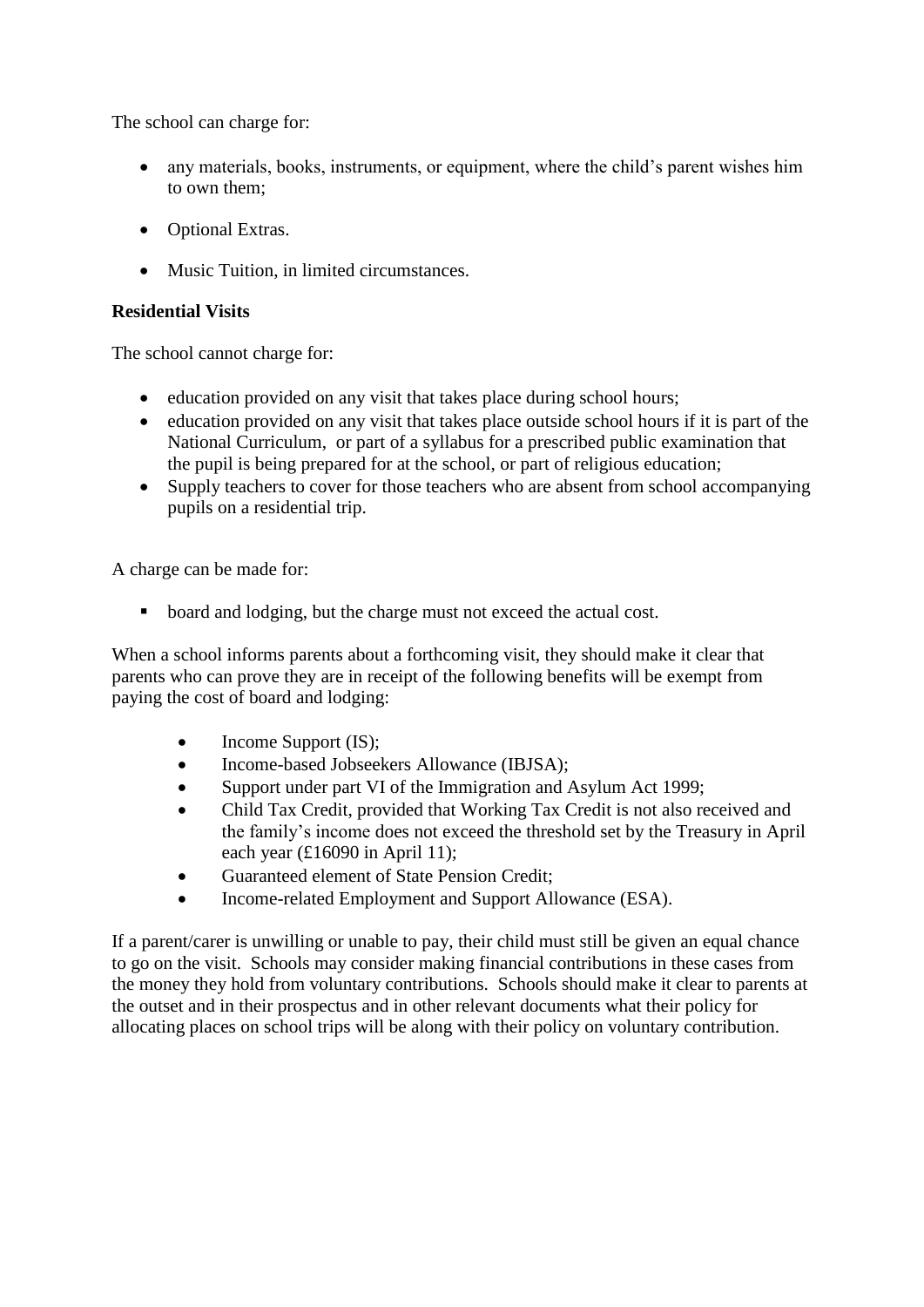## **Optional Extras**

Charges may be made for some activities that are known as "optional extras". Where an optional extra is being provided, a charge can be made for providing materials, books, instruments, or equipment. **Optional extras are**:

- education PROVIDED that it is not:
	- a) part of the National Curriculum;
	- b) part of a syllabus for a prescribed public examination that the pupil is being prepared for at the school; or
	- c) part of religious education.
- Examination entry fee(s), if the registered pupil has not been prepared for the examination(s) at the school;
- transport that is not required to take the pupil to school, or to other premises where the local governing body have arranged for the pupil to be provided with education;
- board and lodging for a pupil on a residential trip;
- any materials, books, instruments, or equipment provided in connection with the optional extra.
- non-teaching staff;
- teaching staff engaged under contracts for services purely to provide an optional extra, this includes supply teachers engaged specifically to provide the optional extra;
- the cost, or a proportion of the costs, for teaching staff employed to provide tuition in playing a musical instrument, where the tuition is an optional extra.

The charge cannot exceed the actual cost of providing the optional extra or the board and lodging.

Participation in any optional extra activity will be on the basis of parental choice and a willingness to meet the charges. Parental agreement is therefore a necessary pre-requisite for the provision of an optional extra where charges will be made.

### **Music Tuition**

Although the law states that all education provided during school hours must be free, music lessons are an exception to this rule. Charges may be made for tuition in playing a musical instrument, for either an individual pupil or groups of up to four, provided that the teaching is not an essential part of either the National Curriculum, or part of a public examination syllabus that the pupil is being prepared for at the school.

The costs, or a proportion of the costs, for providing teaching staff for tuition in playing a musical instrument outside school hours can be charged, if the tuition is not part of the National Curriculum, or part of a public examination syllabus that the pupil is being prepared for at the school. This is a permitted optional extra.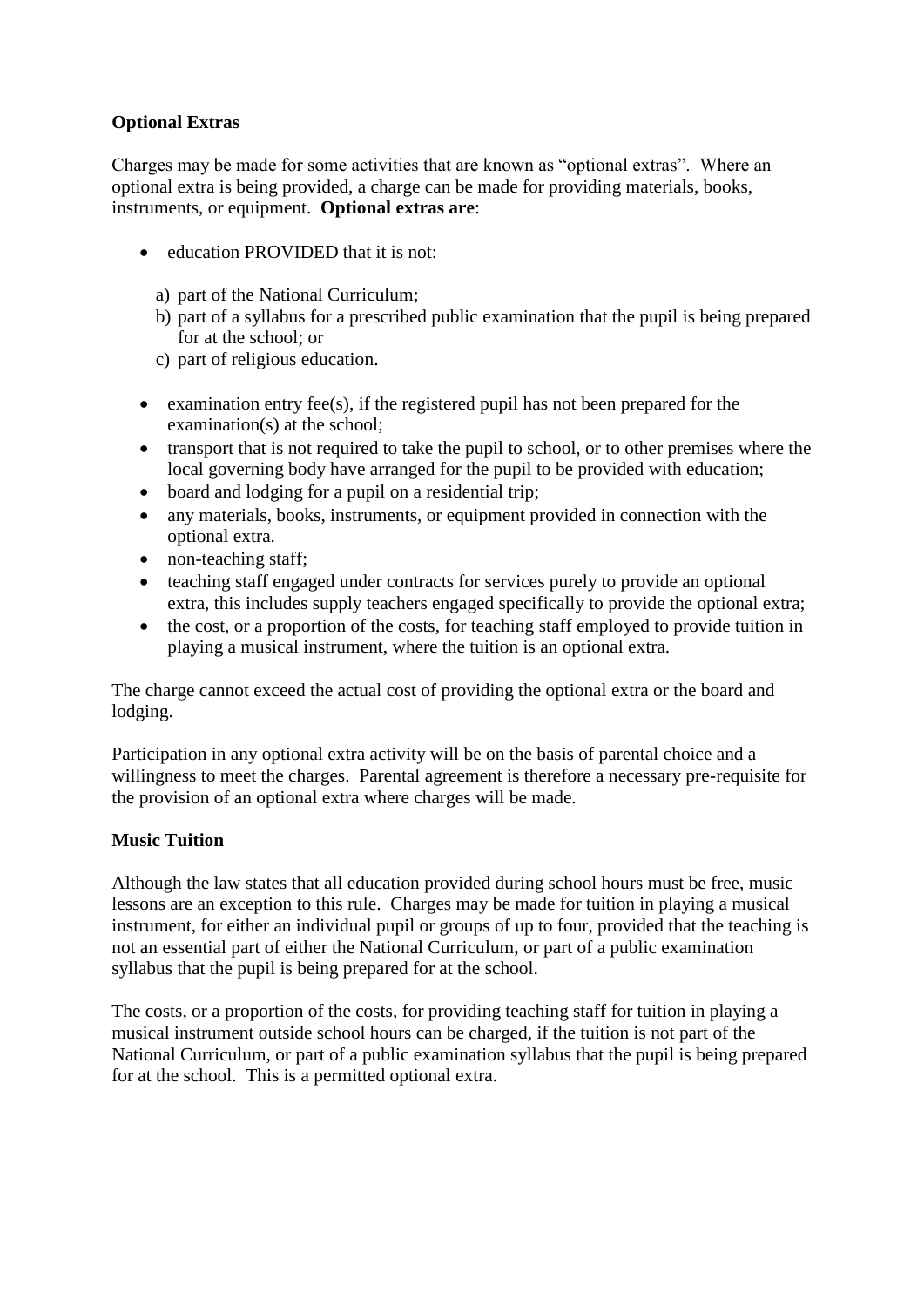## **Transport**

The school cannot charge for:

- transporting registered pupils to or from the school premises, where school has a statutory obligation to provide transport;
- transporting registered pupils to other premises where the local governing body have arranged for pupils to be educated;
- transport that enables a pupil to meet an examination requirement when he has been prepared for that examination at the school;
- transport provided in connection with an educational trip.

But can charge for:

• any other transport. This is a permitted optional extra.

## **Education partly during school hours**

Where an activity takes place partly during and partly outside school hours, there is a basis for determining whether it is deemed to take place either inside or outside school hours. However, a charge can only be made for the activity outside school hours if it is not part of the National Curriculum, not part of a syllabus for a prescribed public examination that the pupil is being prepared for at the school, and not part of religious education.

#### Non residential activities

If 50% or more of the time spent on the activity occurs during school hours, it is deemed to take place during school hours. Time spent on travel counts in this calculation if the travel itself occurs during school hours. School hours do not include the break in the middle of the day.

Where less than 50% of the time spent on an activity falls during school hours, it is deemed to have taken place outside school hours. For example, an excursion might require pupils to leave school an hour before the school day ends, but the activity does not end until late in the evening.

### Residential visits

If the number of school sessions taken up by the visit is equal to or greater than 50% of the number of half days spent on the trip, it is deemed to have taken place during school hours (even if some activities take place late in the evening). Whatever the starting and finishing times of the school day, regulations require that the school day is divided into 2 sessions. A "half day" means any period of 12 hours ending with noon or midnight on any day. Using the above calculation, the trip would equate to nine half day sessions, five of which are deemed to be in school hours, i.e. more than 50%.

### Example 1:

Pupils are away from noon on Wednesday to 9pm on Sunday. This counts as 9 half days including 5 school sessions, so the trip is deemed to have taken place during school hours.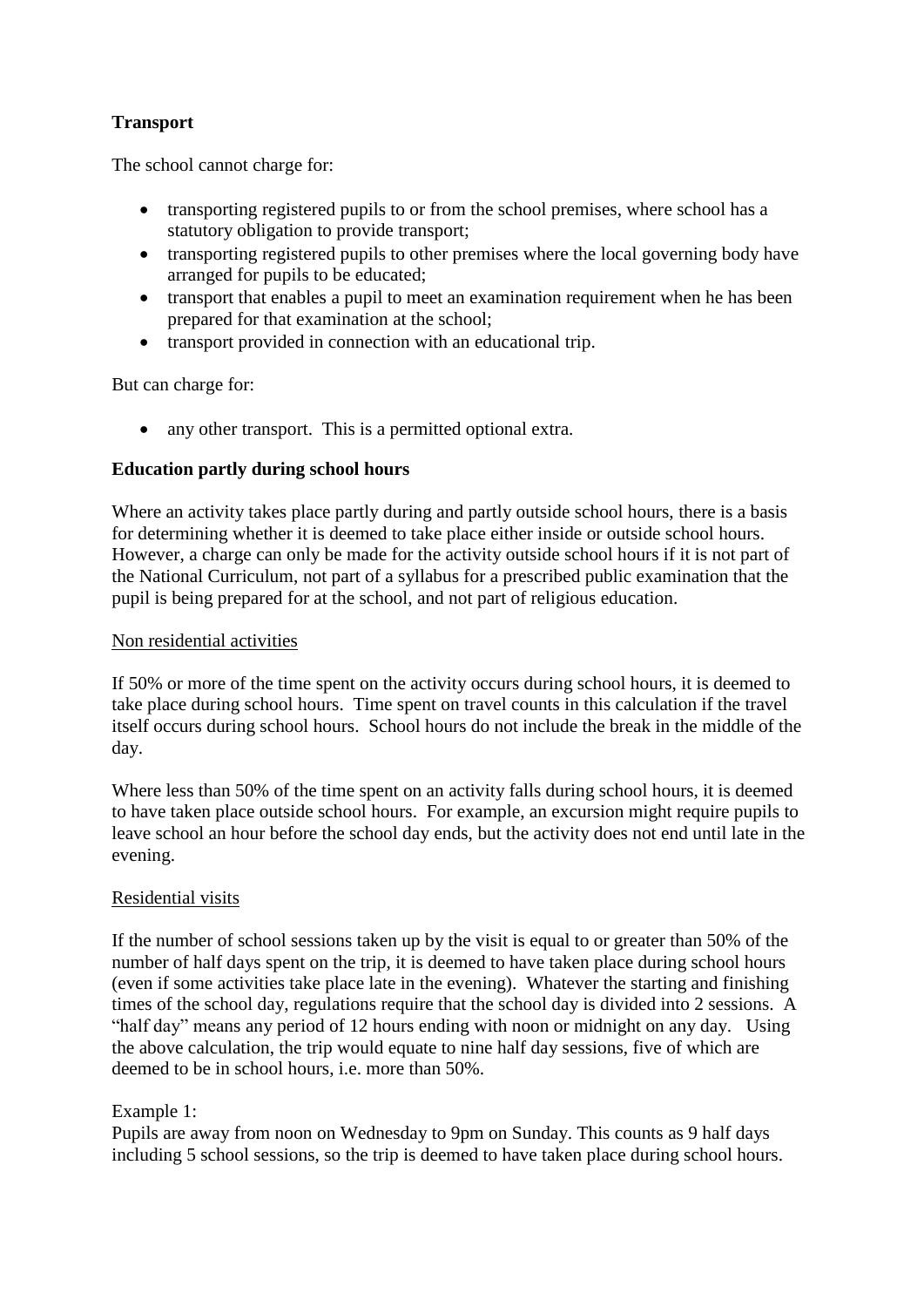Example 2:

Pupils are away from school from noon on Thursday until 9pm on Sunday. This counts as 7 half days including 3 school sessions, so the trip is deemed to have taken place outside school hours.

## **Scale of Charges and Remissions – See Appendix A**

Charges will be made in conjunction with the attached Appendix A. This also gives details of any circumstances in which the school propose to remit (wholly or partly) any charge which would otherwise be payable to them in accordance with their Charging Policy.

This policy will be reviewed every three years or when necessary

This policy was ratified by the Governing Body on

Date…………………………………….

This policy will be reviewed in Spring 2020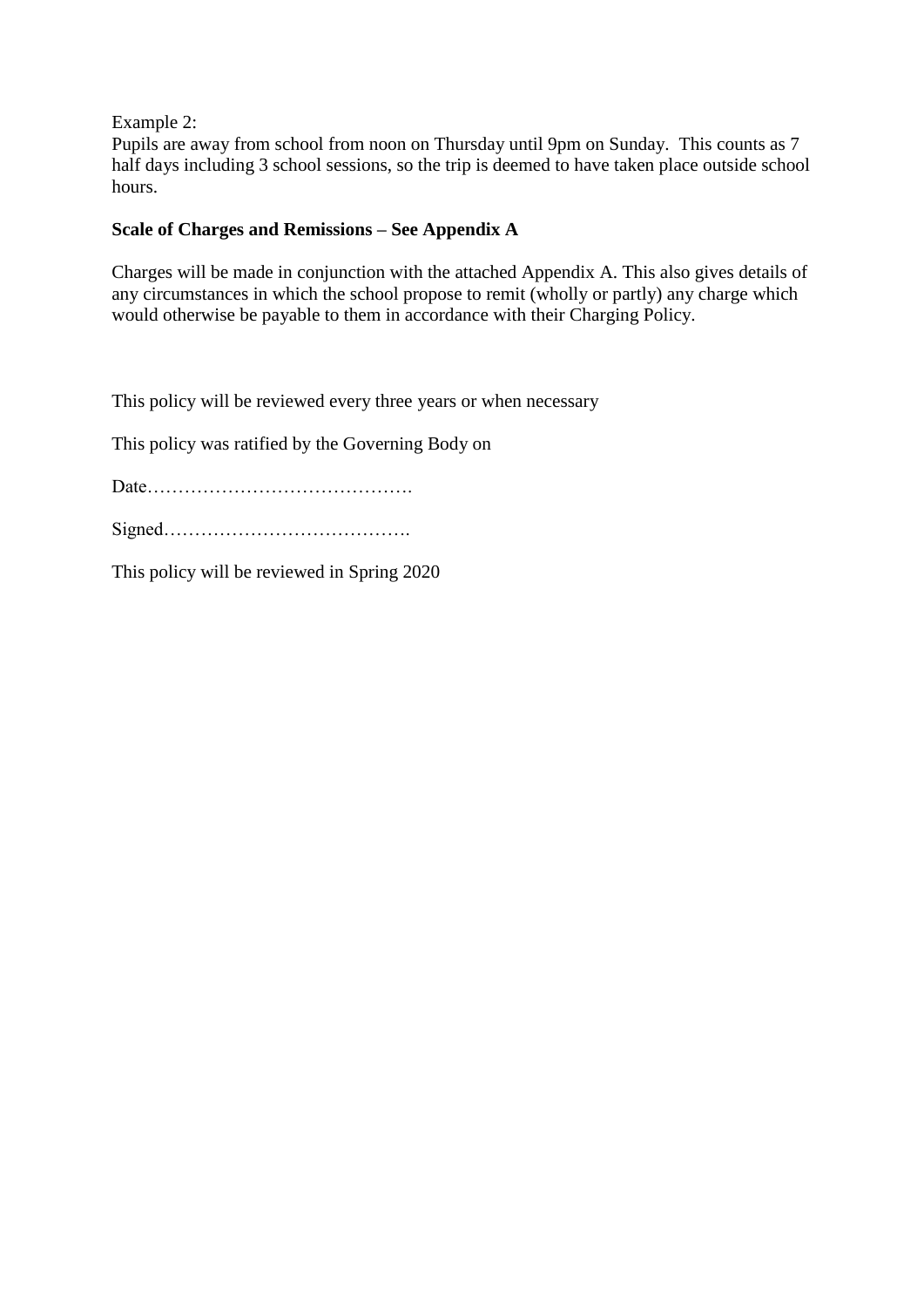## **APPENDIX A**

#### **SCALE OF CHARGES**

#### **DAMAGE TO PROPERTY**

The Governing Body reserves the right to ask parents to contribute to the cost of repairs or of replacing defaced, damaged or lost property where this is a result of a pupil's inappropriate behaviour.

#### **PHOTOCOPYING**

Photocopies will be charged at the rate of:

| A4 Black and white | £0.10 | A3 Black and white £0.20 |       |
|--------------------|-------|--------------------------|-------|
| A4 Colour          | £1.50 | A3 Colour                | £3.00 |

#### **APPROVAL OF OFFICIAL DOCUMENTS**

The Governing Body agrees that the Headteacher may approve/sign official documents e.g. a passport application for a pupil or parent. Such requests should allow two school days for the return of completed documentation.

#### **£20.00**

#### **PRODUCTION OF LETTERS**

The Governing Body agrees that the school should assist parents with the production of official letters not related to school business e.g. letters to British or foreign government departments. Two school days' notice is required

#### **£15.00**

Letter confirming a child's address

#### **£10.00**

### **OPTIONAL EXTRAS**

The Governing Body agrees that, in addition to optional extras detailed in the school's Charging and Remissions Policy, the following are classed as optional extras and will not normally be subject to any form of remission by the school. However, due consideration will be given to cases of "hardship".

- Before school clubs provided by external providers which will invoice the parents/carers directly.
- Music lessons during school hours provided by external providers which will invoice parents/carers directly.